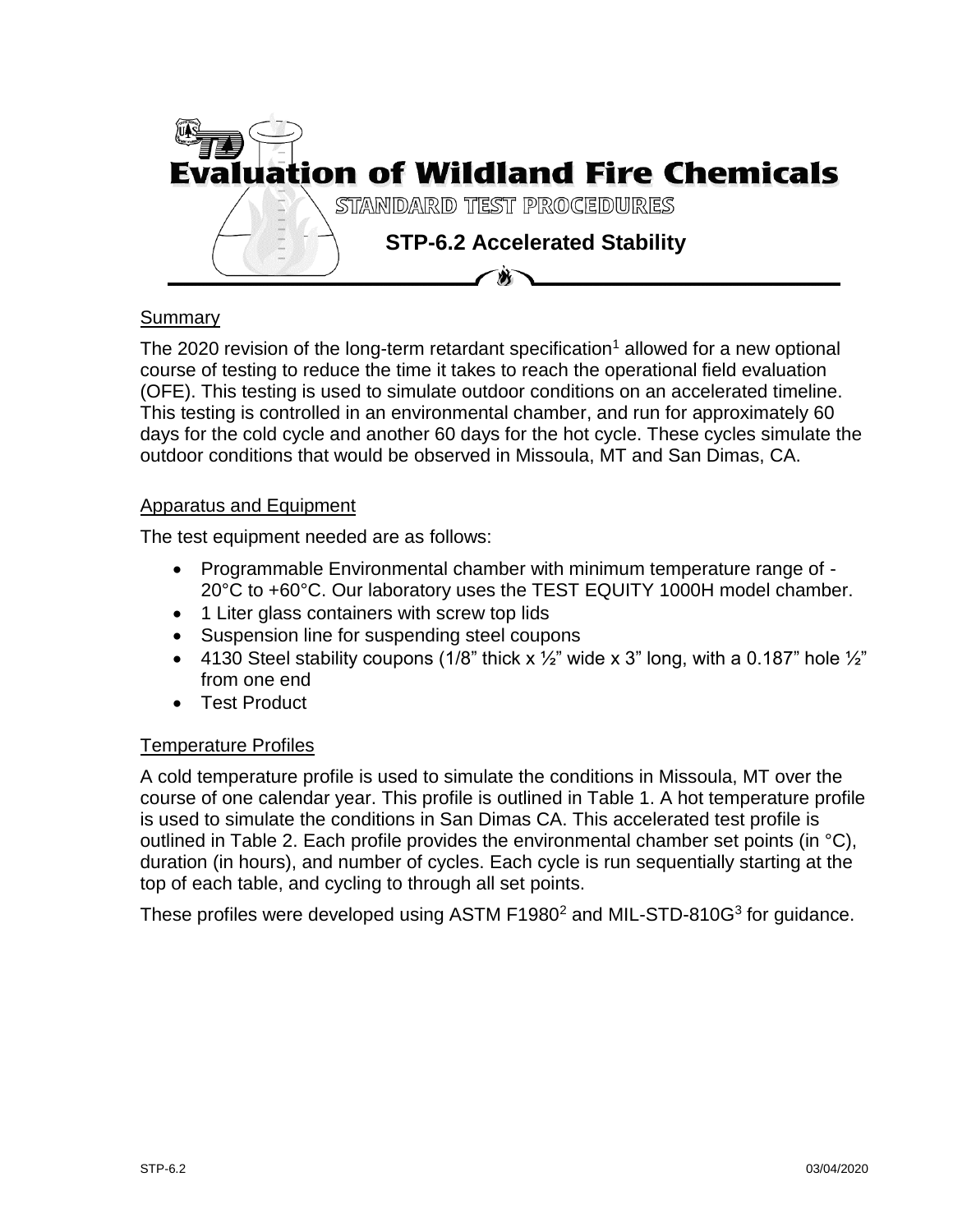| <b>Cold Temperature Cycle, Missoula</b> |                              |                |                 |               |             |  |  |  |
|-----------------------------------------|------------------------------|----------------|-----------------|---------------|-------------|--|--|--|
|                                         | <b>A2 Basic Hot Climatic</b> |                |                 |               |             |  |  |  |
|                                         | design (°C)                  | Set Point (°C) | <b>Duration</b> | <b>Cycles</b> | <b>Time</b> |  |  |  |
| <b>High Temperature</b>                 | 43                           | 48             | 1 hr, ea        | 182           | 15.2 Days   |  |  |  |
| Low Temperature                         | 30                           | 25             |                 |               |             |  |  |  |
| <b>High Temperature</b>                 | Freeze Thaw                  | 20             | 12 hrs, ea      | 5             | 2.5 Days    |  |  |  |
| Low Temperature                         | <b>Freeze Thaw</b>           | $-20$          |                 |               |             |  |  |  |
| <b>Acceleration, ASTM</b>               |                              |                |                 |               |             |  |  |  |
| 1980                                    | Average Temp (°C)            | Set Point (°C) | <b>Duration</b> | <b>Cycles</b> | <b>Time</b> |  |  |  |
| Jan                                     | $-3.6$                       | 35.6           | 48 hrs          | 1             | 24 Days     |  |  |  |
| Feb                                     | $-1.1$                       | 38.1           | 48 hrs          | 1             |             |  |  |  |
| Mar                                     | 3.9                          | 43.1           | 48 hrs          | 1             |             |  |  |  |
| Apr                                     | 7.5                          | 46.8           | 48 hrs          | $\mathbf 1$   |             |  |  |  |
| May                                     | 11.9                         | 51.2           | 48 hrs          | 1             |             |  |  |  |
| Jun                                     | 16.1                         | 55.4           | 48 hrs          | 1             |             |  |  |  |
| Jul                                     | 20.3                         | 59.5           | 48 hrs          | 1             |             |  |  |  |
| Aug                                     | 19.7                         | 59.0           | 48 hrs          | $\mathbf 1$   |             |  |  |  |
| Sep                                     | 14.2                         | 53.4           | 48 hrs          | 1             |             |  |  |  |
| Oct                                     | 7.2                          | 46.5           | 48 hrs          | 1<br>1        |             |  |  |  |
| Nov                                     | 0.8                          | 40.1           | 48 hrs          |               |             |  |  |  |
| Dec                                     | $-4.4$                       | 34.8           | 48 hrs          | 1             |             |  |  |  |
| <b>Total Time (days)</b>                |                              | 41.7           |                 |               |             |  |  |  |

# **Table 1-Cold Temperature Profile, Accelerated**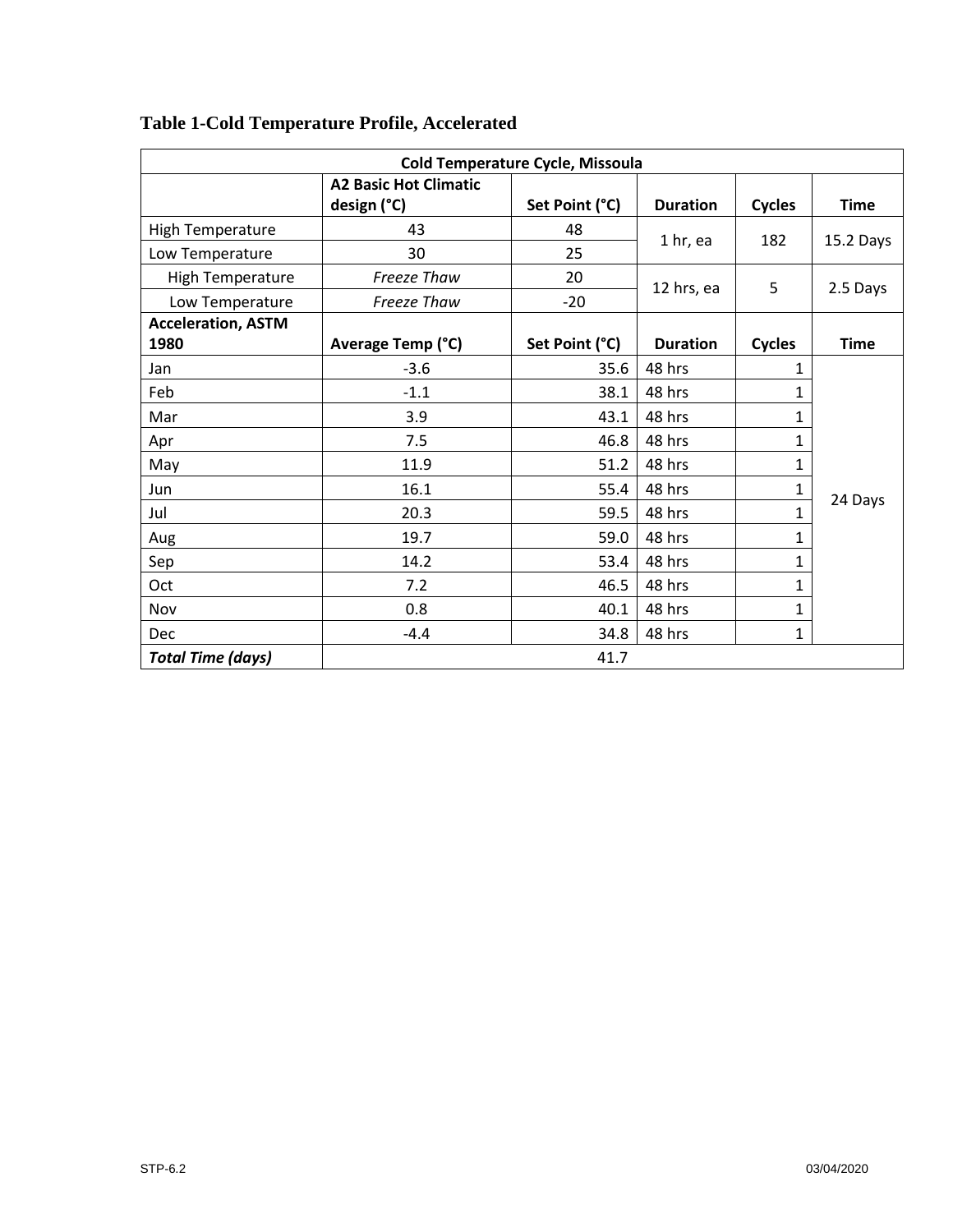| Hot Temperature Cycle, San Dimas |                                       |                |                 |               |                   |  |  |  |
|----------------------------------|---------------------------------------|----------------|-----------------|---------------|-------------------|--|--|--|
|                                  | <b>A1 Hot Climatic design</b><br>(°C) | Set Point (°C) | <b>Duration</b> | <b>Cycles</b> | <b>Total Time</b> |  |  |  |
| <b>High Temperature</b>          | 49                                    | 54             | 1 hr, ea        | 182           | 15.2 Days         |  |  |  |
| Low Temperature                  | 32                                    | 27             |                 |               |                   |  |  |  |
| <b>Acceleration, ASTM</b>        |                                       |                |                 |               |                   |  |  |  |
| 1980                             | Average Temp (°C)                     | Set Point (°C) | <b>Duration</b> | <b>Cycles</b> | <b>Total Time</b> |  |  |  |
| Jan                              | 13.1                                  | 47.3           | 68 hrs          | 1             | 34 Days           |  |  |  |
| Feb                              | 13.9                                  | 48.1           | 68 hrs          | 1             |                   |  |  |  |
| Mar                              | 15.0                                  | 49.3           | 68 hrs          | 1             |                   |  |  |  |
| Apr                              | 16.9                                  | 51.2           | 68 hrs          | 1             |                   |  |  |  |
| May                              | 19.2                                  | 53.4           | 68 hrs          | 1             |                   |  |  |  |
| Jun                              | 21.7                                  | 55.9           | 68 hrs          | 1             |                   |  |  |  |
| Jul                              | 24.4                                  | 58.7           | 68 hrs          | 1             |                   |  |  |  |
| Aug                              | 25.0                                  | 59.3           | 68 hrs          | 1             |                   |  |  |  |
| Sep                              | 23.6                                  | 57.9           | 68 hrs          | 1             |                   |  |  |  |
| Oct                              | 19.7                                  | 54.0           | 68 hrs          | 1             |                   |  |  |  |
| Nov                              | 15.8                                  | 50.1           | 68 hrs          | 1             |                   |  |  |  |
| <b>Dec</b>                       | 12.8                                  | 47.0           | 68 hrs          | 1             |                   |  |  |  |
| <b>Total Time (days)</b>         |                                       | 49.2           |                 |               |                   |  |  |  |

### **Table 2-Hot Temperature Profile, Accelerated**

## Procedure

Products are tested based on the specification.

- 1. The 1-Liter container is filled with either the product concentrate or mixed product.
	- a. If it is a powder or solid concentrate, the sample is tightly capped.
	- b. If the product is a liquid, a steel coupon is suspended into the solution using the suspension line and fiber tape. Then the container is tightly capped.
- 2. All testing is prepared and performed in triplicate.
- 3. A  $4<sup>th</sup>$  container is filled and set aside as a laboratory control for the duration of the experiment.
- 4. The testing samples are then placed in the environmental chamber for the duration of either the hot or cold cycle.
- 5. At the end of the cycle, the steel coupons are removed and the product is stirred to reincorporate any settling. The sample is then run through a 0.25" sieve and noted if particulates had formed over the course of testing.
- 6. Then the sample is then evaluated to its physical characteristics (density, refractometer, pH, and viscosity). These results are compared to the original data collected before the test began (i.e. LF-3.1.3, or other documentation).
- 7. The control sample is also evaluated after having been stored under a cabinet at laboratory conditions.